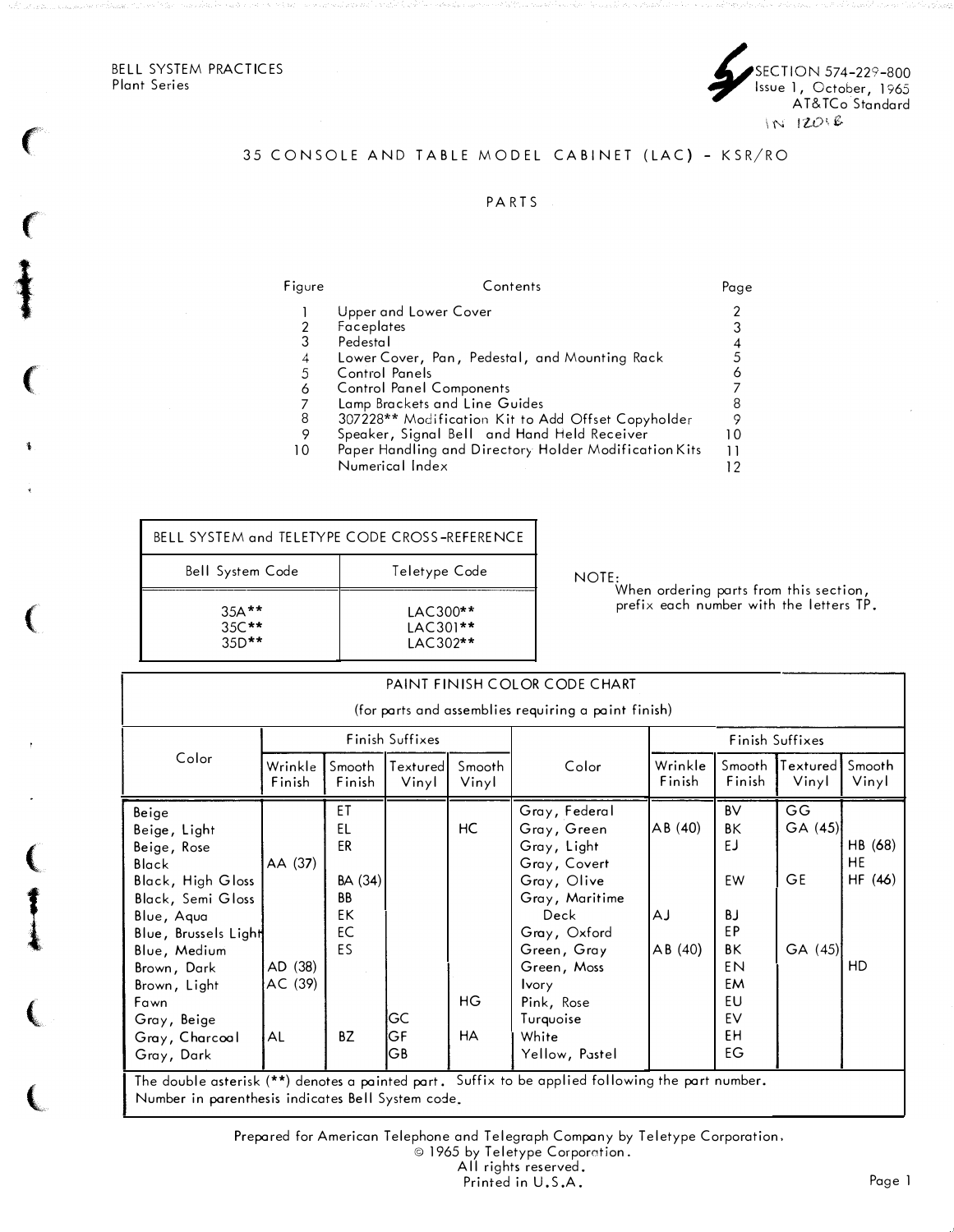

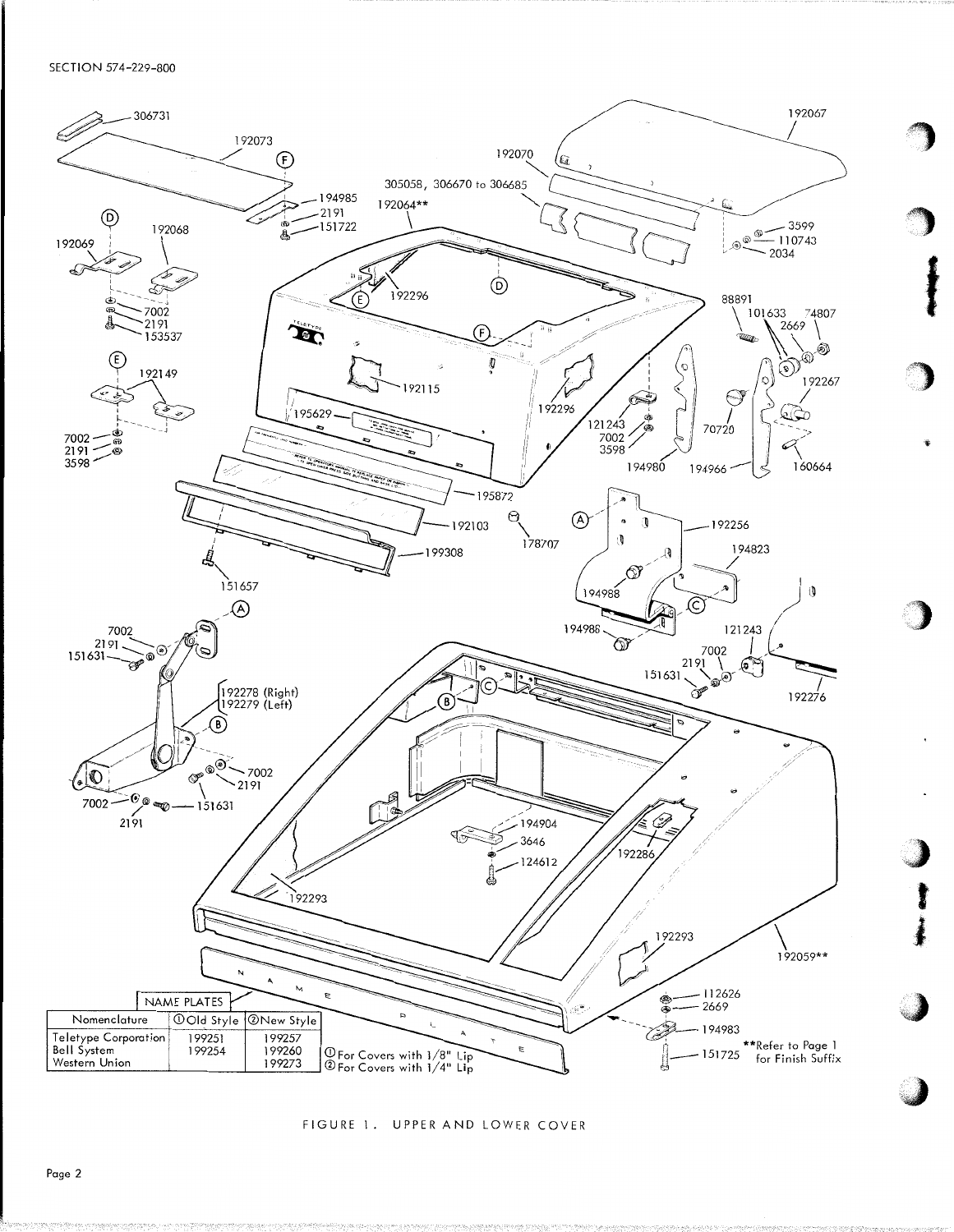

● すま

FIGURE 2. FACEPLATES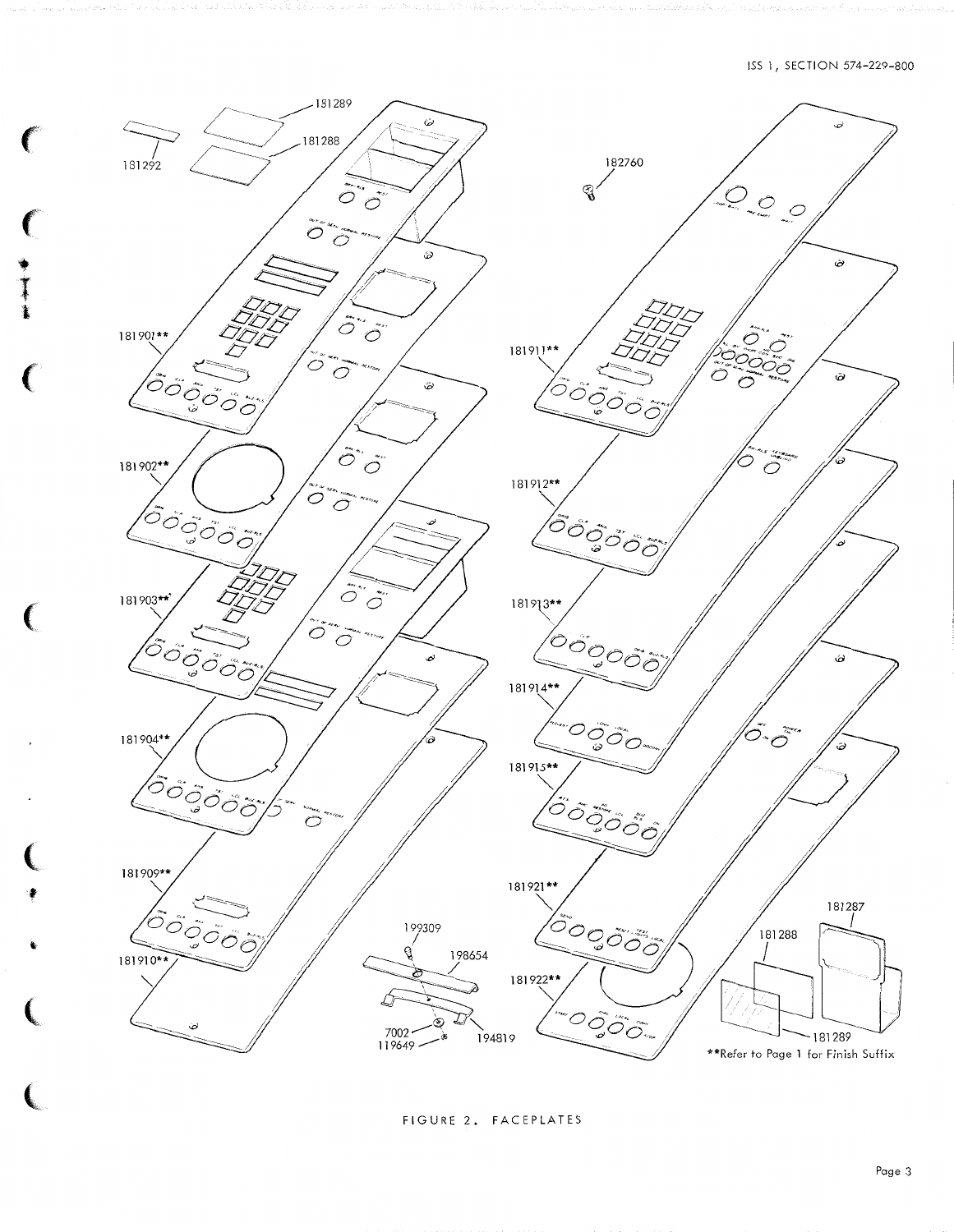

FIGURE 3. PEDESTAL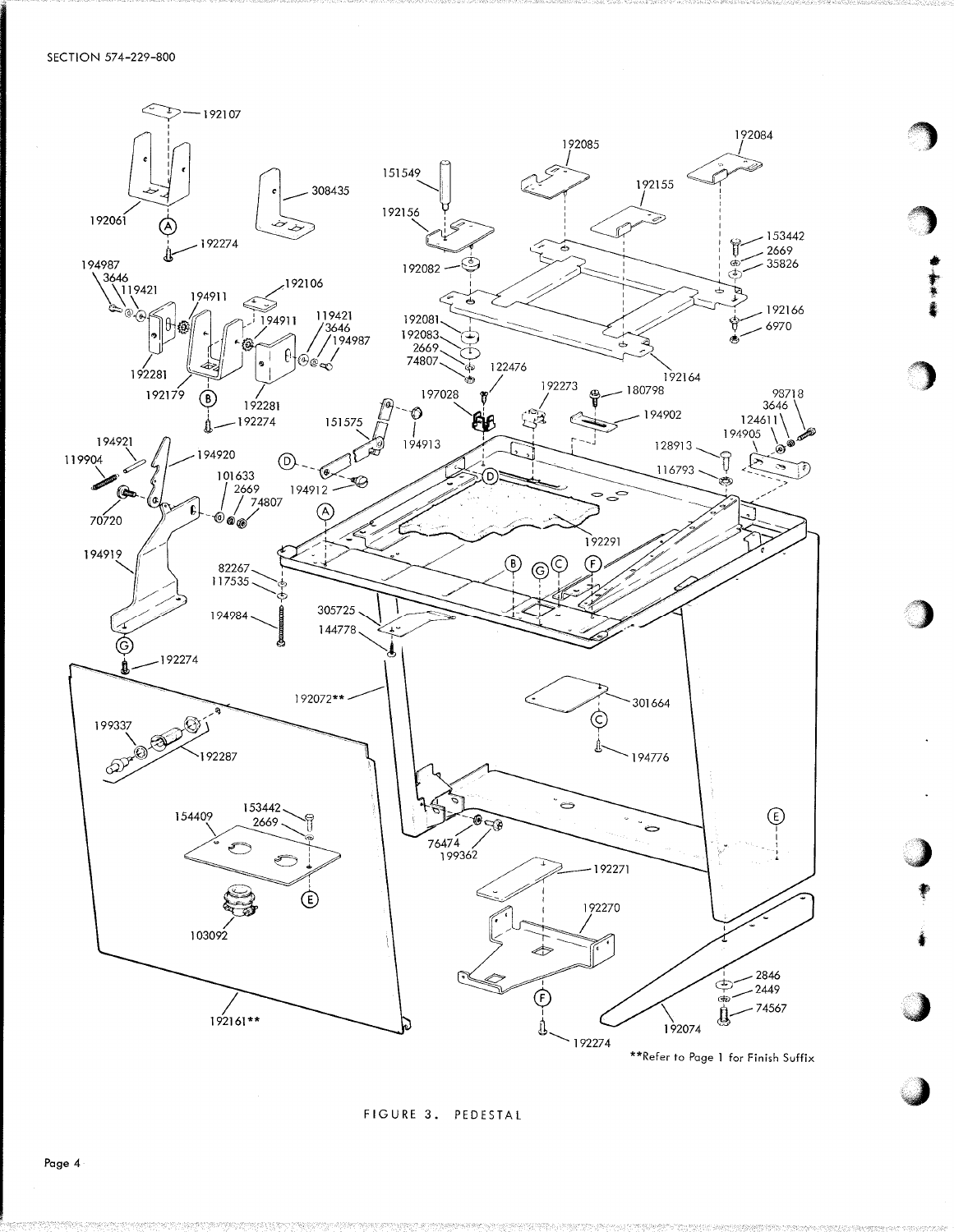## ISS 1, SECTION 574-229-800



FIGURE 4. LOWER COVER, PAN, PEDESTAL, AND MOUNTING RACK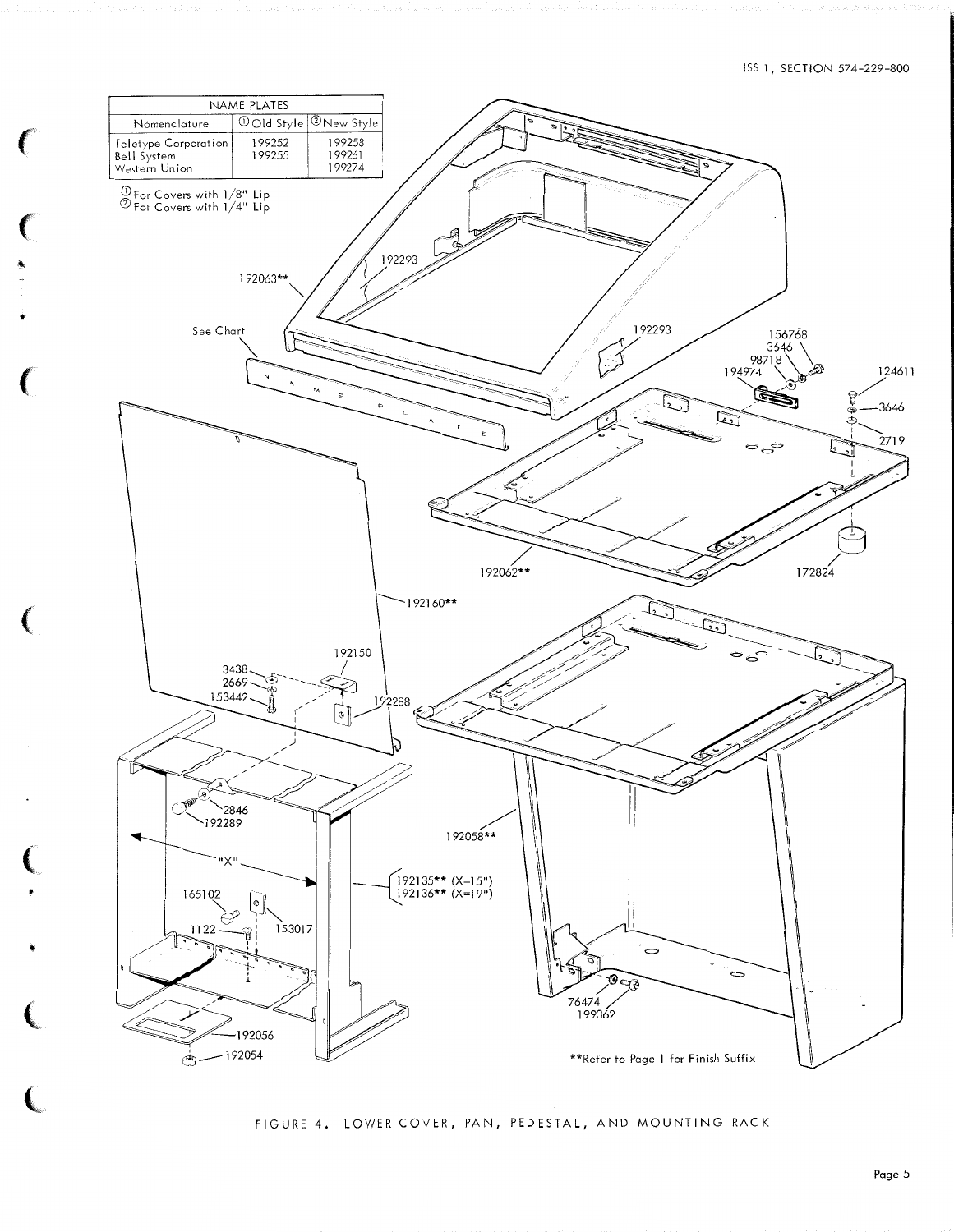

FIGURE 5. CONTROL PANELS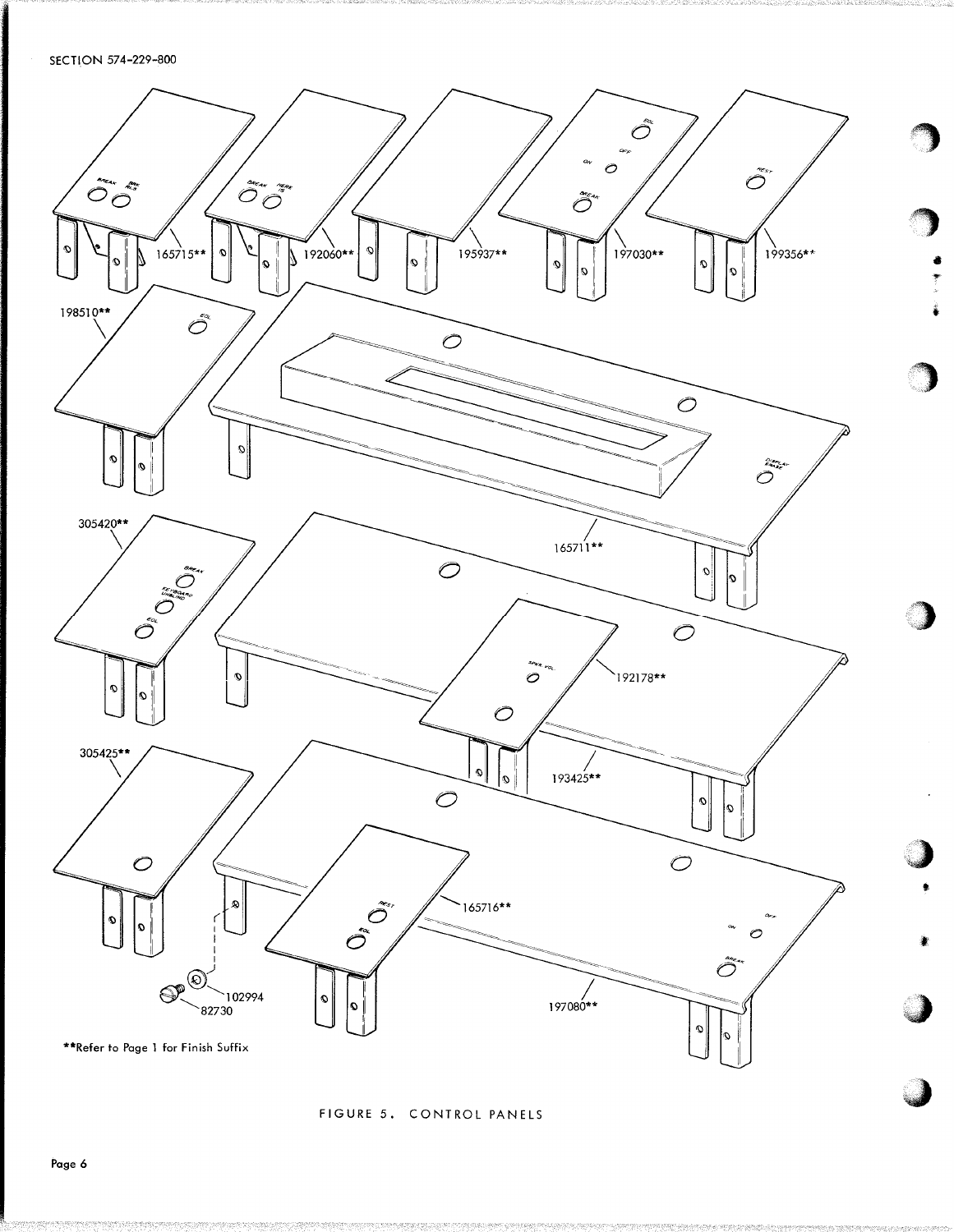

€

### FIGURE 6. CONTROL PANEL COMPONENTS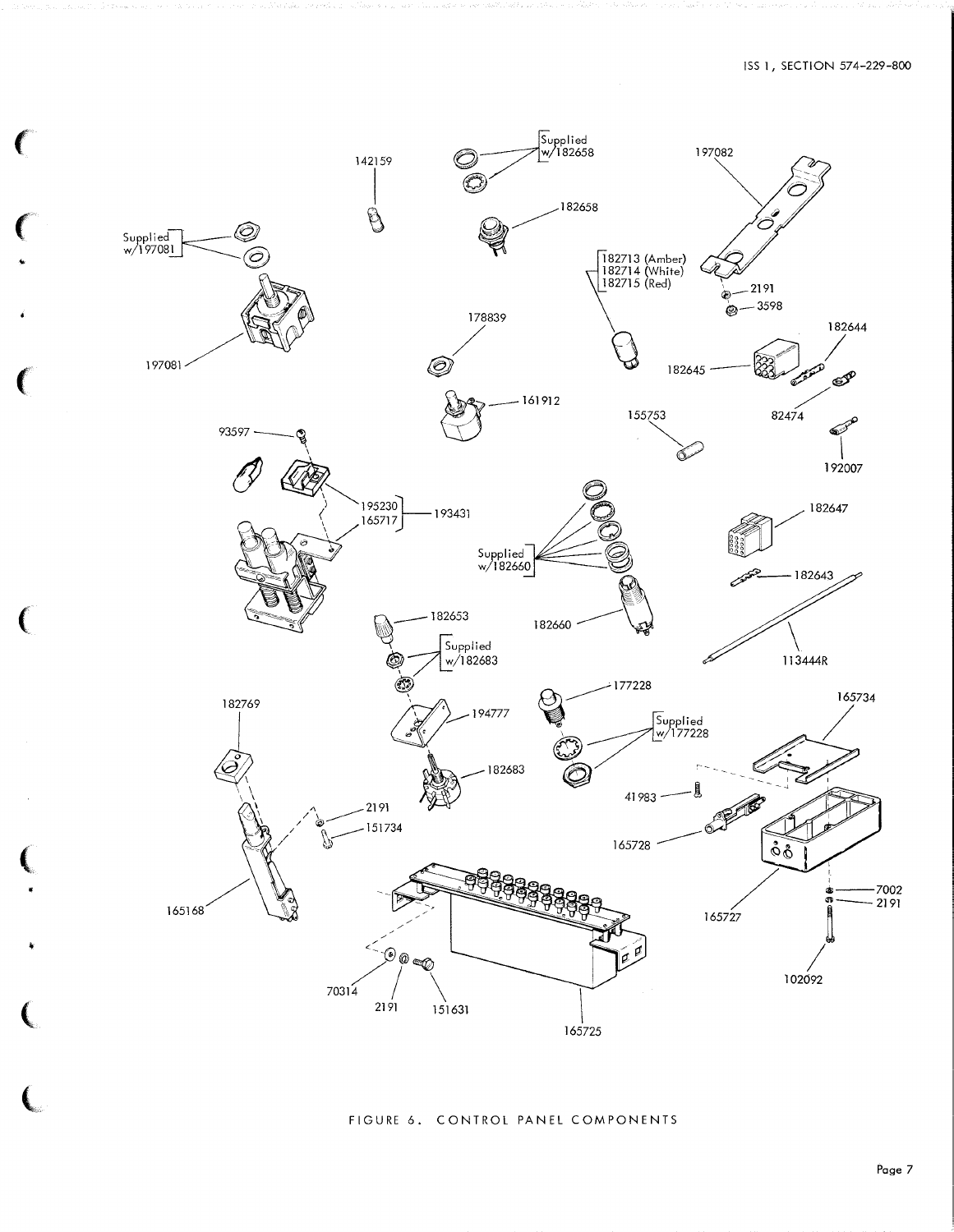SECTION 574-229-800



FIGURE 7. LAMP BRACKETS AND LINE GUIDES

Page 8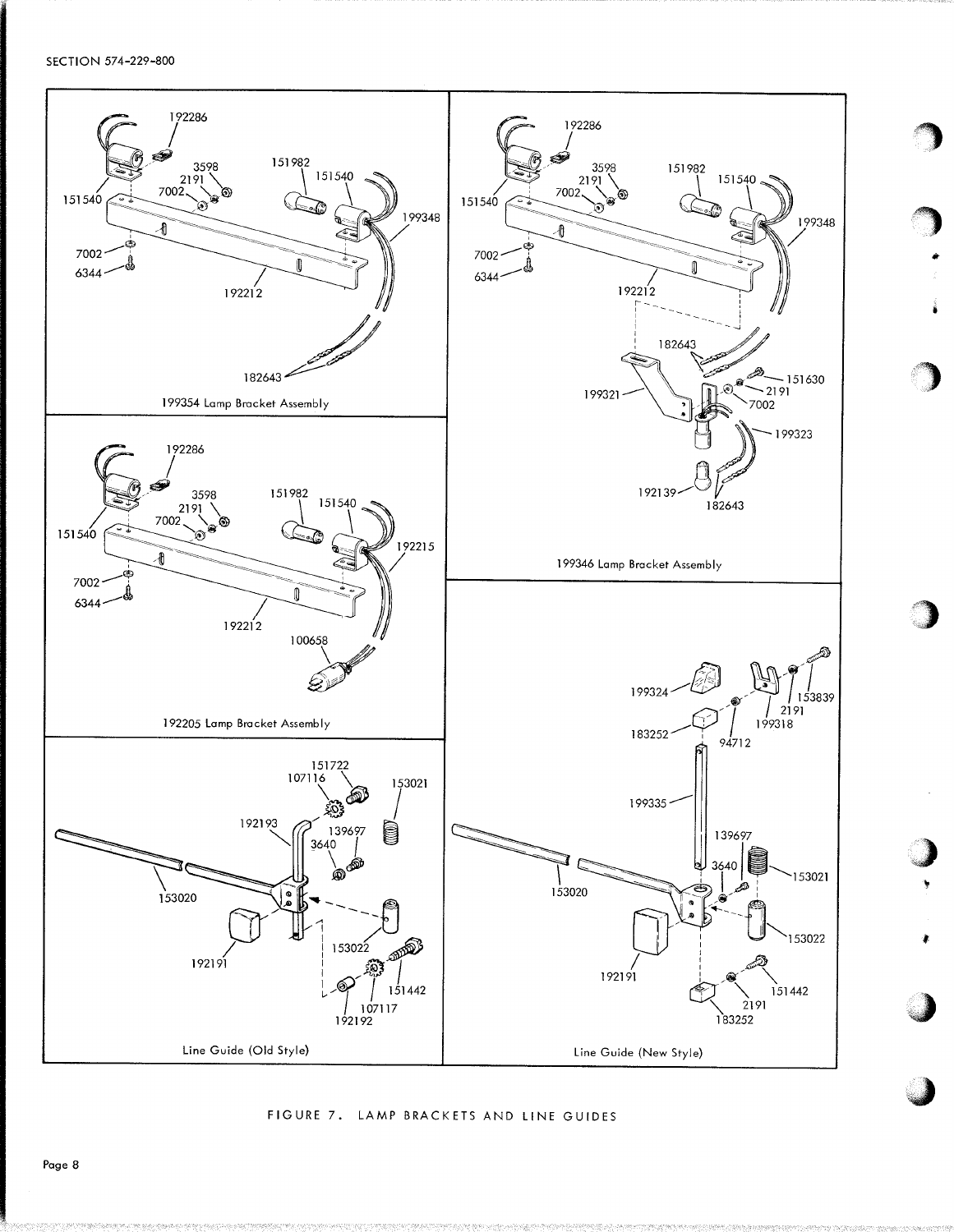

**CONTRACTOR** 

Ç

FIGURE 8. 307228\*\* MODIFICATION KIT TO ADD OFFSET COPYHOLDER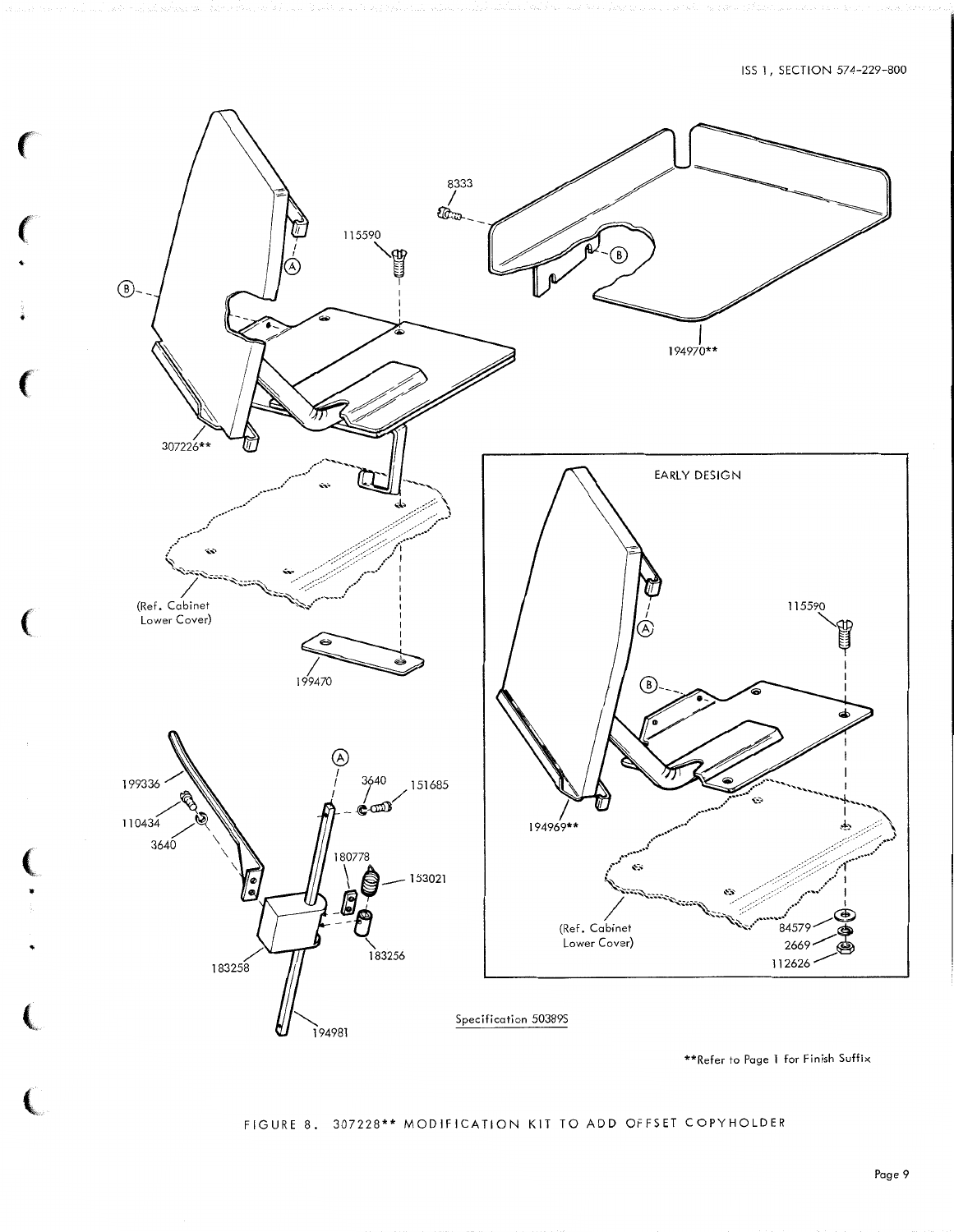SECTION 574-229-800



FIGURE 9. SPEAKER, SIGNAL BELL AND HAND HELD RECEIVER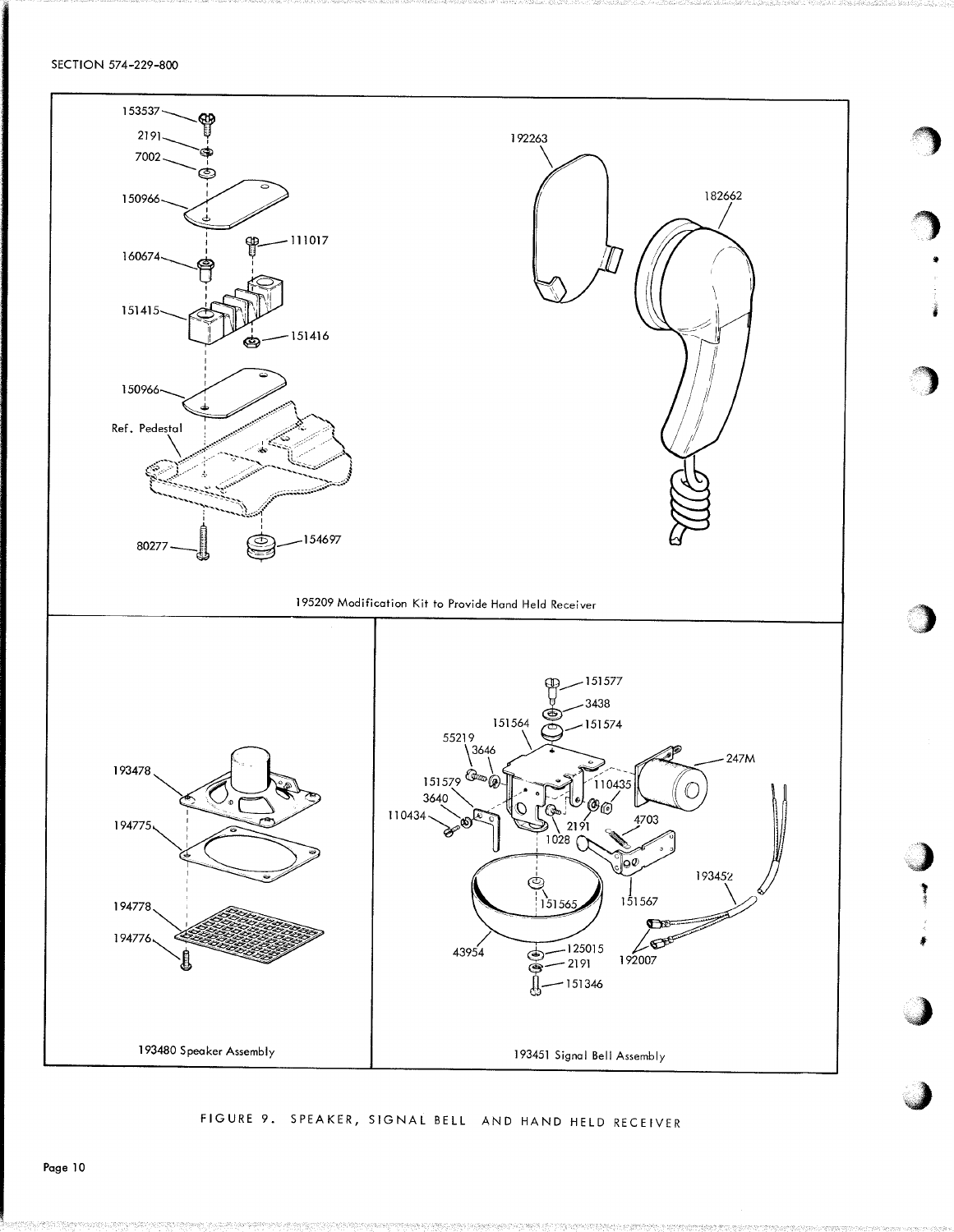

FIGURE 10. PAPER HANDLING AND DIRECTORY HOLDER MODIFICATION KITS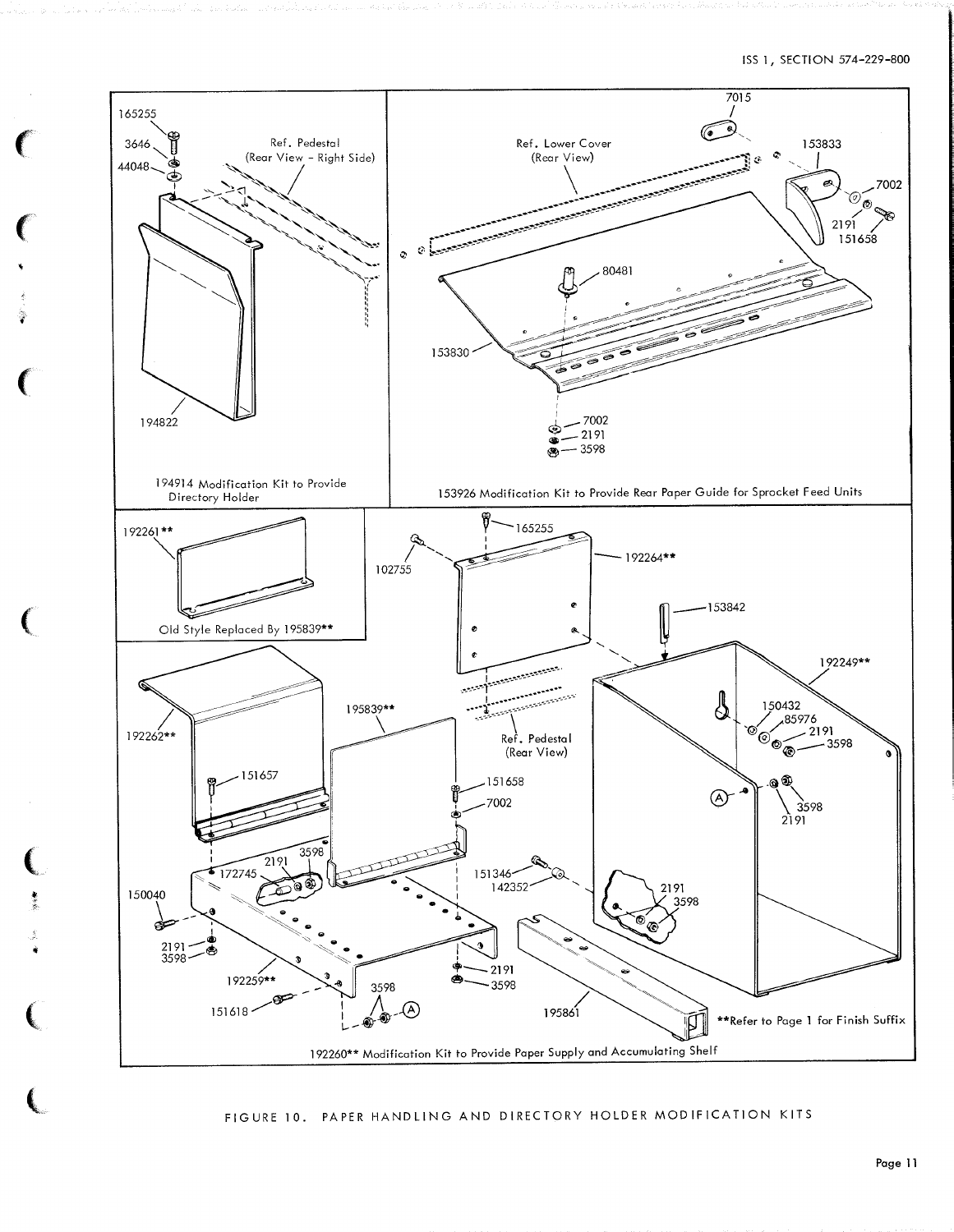#### NUMERICAL INDEX

Description and Page Number Screw (4-40 x 9/32 Fil) 8

Port Number 139697

| Part   | Description and                   |
|--------|-----------------------------------|
| Number | Page Number                       |
|        |                                   |
| 247M   | Coil, Magnet 10                   |
| 1028   | Screw (4-40 x 1/4 Fil) 10         |
| 1122   | Screw (8-32 x 9/32 Flat) 5        |
| 2034   | Washer, Flat 2                    |
| 2191   | Washer, Lock 2, 7, 8, 10, 11      |
| 2449   | Washer, Lock 4                    |
| 2719   | Washer, Flat 5                    |
| 2669   | Washer, Lock 2, 4, 5, 9           |
| 2846   | Washer, Flat 4, 5                 |
| 3438   |                                   |
| 3598   | Washer, Flat 5, 10                |
|        | Nut (6-40 Hex) 2, 7, 8, 11        |
| 3599   | Nut (4-40 Hex) 2                  |
| 3640   | Washer, Lock 8, 9, 10             |
| 3646   | Washer, Lock 2, 4, 5, 10, 11      |
| 4703   | Spring 10                         |
| 6344   | Screw $(6-32 \times 11/32$ Hex) 8 |
| 6970   | Nut (3/8-32 Hex) 4                |
| 7002   | Washer, Flat 2, 3, 7, 8, 10, 11   |
| 7015   | Strip 11                          |
| 8333   | Screw (10-32 x 3/8 Rd) 9          |
| 35826  | Washer, Flat 4                    |
| 41983  | Screw (8–32 $\times$ 5/8 Flat) 7  |
|        | Bell 10                           |
| 43954  |                                   |
| 44048  | Washer, Flat 11                   |
| 55219  | Screw (8-32 x 3/8 Fil) 10         |
| 70314  | Washer <b>,</b> Flat 7            |
| 70720  | Screw, Shoulder (10-32) 2, 4      |
| 74567  | Screw (1/4-20 x 33/64 Hex) 4      |
| 74807  | Nut (10-32 Hex) 2, 4              |
| 76474  | Nut (10-32 Hex) 4, 5              |
| 80277  | Screw (6-40 x 9/16 Rd) 10         |
| 80481  | Screw (6-40 Spl) 11               |
| 82267  | Washer, Insulating 4              |
| 82474  | Terminal 7                        |
| 82730  | Screw, Shoulder (10-32) 6         |
| 84579  | Washer <b>,</b> Flat 9            |
| 85976  | Washer, Flat 11                   |
| 88891  | Spring 2                          |
| 93597  | Screw (4-40 x 3/16 Rd) 7          |
| 94712  | Washer <b>,</b> Flat 8            |
| 98718  | Washer, Flat 4, 5                 |
| 100658 | Connector, Plug (2 Pt) 8          |
|        |                                   |
| 101633 | Washer, Flat 2, 4                 |
| 102092 | Screw (6-40 x 1-17/32 Rd) 7       |
| 102755 | Screw (6-40 x 7/16 Flat) 11       |
| 102994 | Washer, Flat 6                    |
| 103092 | Connector, Cord<br>4              |
| 107116 | Washer, Lock 8                    |
| 107117 | Cable 8                           |
| 110434 | Screw (4-40 x 3/16 Fil) 9, 10     |
| 110435 | Nut (4-40 Hex) 10                 |
| 110743 | Washer, Lock 2                    |
| 111017 | Screw (6-40 x 5/16 Fil)<br>- 10   |
| 112626 | Nut (10-32 Hex) 2, 9              |
| 113444 | Jumper (5-1/2" Red) 7             |
| 115590 | Screw (10-32 x 1/2 Oval) 9        |
|        | Washer, Lock 4                    |
| 116793 |                                   |
| 117535 | Washer, Flat 4                    |
| 119421 | Washer, Flat 4                    |
| 119649 | Ring, Retaining 3                 |
| 119904 | Spring 4                          |
| 121243 | Clamp, Cable (3/16" ID) 2         |
| 122476 | Screw, Self-Tapping (#6) 4        |
| 124611 | Screw (8-32 x 3/8 Hex) 4, 5       |
| 124612 | Screw (8-32 x 1/2 Hex)<br>2       |
| 125015 | Washer, Flat 10                   |
| 128913 | Screw, Self-Tapping (8-32) 4      |
|        |                                   |

| 142159           | Bulb, Lamp (6V)<br>7                                   |
|------------------|--------------------------------------------------------|
| 142352           | Foot, Mounting 11                                      |
| 144778           | Screw, Self <mark>-Ta</mark> pping ( <sup>#</sup> 6) 4 |
| 150040           | Screw (6-40 x 5/8 Fil) 11                              |
| 150432           | Washer <b>,</b> Flat 11                                |
| 150966           | Insulator (1–4) 10                                     |
| 151346           | Screw (6-40 x 3/8 Fil) 10, 11                          |
| 151415           | Block, Terminal 10                                     |
| 151416           | Nut (6–40 Hex)<br>10                                   |
| 151442           | Screw (6-40 x 1/2 Hex) 8                               |
| 151540           | Lampholder 8                                           |
| 151549           | Post 4                                                 |
| 151564           | Bracket 10                                             |
| 151565           | Bushing, Shoulder 10                                   |
| 151567           | Armature w/Clapper 10                                  |
| 151574           | Grommet, Rubber<br>10                                  |
| 151575           | Arm, Stop 4                                            |
| 151577           | Screw, Shoulder (6-40) 10                              |
| 151579           | Plate, Retaining 10                                    |
| 151618           | Screw (6–40 x 7/16 Fil)<br>п                           |
| 151630           | Screw (6-40 x 1/4 Hex)<br>8                            |
| 151631           | Screw (6-40 x 5/16 Hex) 2, 7                           |
| 151657           | Screw (6-40 x 1/4 Fil) 2, 11                           |
| 151658           | Screw (6–40 x 5/16 Fil)<br>11                          |
| 151685           | Screw $(4-40 \times 5/16 \text{ Fil})$<br>9            |
| 151722           | Screw (6-40 x 3/16 Hex) 2, 8                           |
| 151725           | Screw $(10-32 \times 3/4 \text{ Fil})$<br>2            |
| 151734           | Screw (4-40 x 3/8 Hex)<br>7                            |
| 151982           | Lamp, Incandescent (6V) 8                              |
| 153017           | Nut, Speed 5                                           |
| 153020           | Guide, Line 8                                          |
| 153021           | Spring, Torsion 8, 9                                   |
| 153022           | Bushing 8                                              |
| 153442           | Screw (10-32 x 1/2 Hex) 4, 5                           |
| 153537           | Screw (6-40 x 9/32 Hex) 2, 10                          |
| 153830           | Guide, Rear 11                                         |
| 153833           | Bracket, Guide 11                                      |
| 153839           | Screw (6-40 x 5/8 Hex) 8                               |
| 153842           | Clip, Paper Holder 11                                  |
| 153926           | Modification Kit 11                                    |
| 154409           | Plate 4                                                |
| 154697           | Grommet, Rubber 10                                     |
| 155753           | Sleeve, Insulating (1/8 ID x                           |
|                  | 1/2" Lg)<br>7                                          |
| 156768           | Screw (8-32 x 9/32 Hex) 5                              |
| 160664           | Pin, Roll 2                                            |
| 160674           | Nut, Shoulder (6-40) 10                                |
| 161912           | Sw <b>i</b> tch (SP-ST)<br>7                           |
| 165102           | Screw (12-24 x 3/8 Rd) 5                               |
| 165168           | Key 7                                                  |
| 165255           | Screw (#8 SpI)<br>-11                                  |
| 165711**         | Plate, Mounting 6                                      |
| 165715**         | Plate, Key 6                                           |
| 165716**         | Plate, Lamp 6                                          |
| 165717           | Key Assembly<br>7                                      |
| 165725           | Key, Locking 7                                         |
| 165727           | Mounting, Jack 7                                       |
| 165728           | Jack 7                                                 |
| 165734           | Bracket, Jack Mounting<br>- 7                          |
| 172745           | Bushing (.406")<br>-11                                 |
| 172824           | Foot, Rubber 5                                         |
| 177228           | Switch, Push (Black)<br>7                              |
| 178707           | Bumper, Rubber 2                                       |
| 178839           | Nut (11/32-32 Hex)<br>Plate<br>-9                      |
| 180778<br>180798 | Screw, Self <del>-</del> Tapping (8–32) 4              |
| 181287           | Holder, Card 3                                         |
|                  |                                                        |

Part Number 181288 181289 181292 181901\*\* Faceplate 3 181902\*\* Faceplate 3 181903\*\* Faceplate 3 181904\*\* Faceplate 3 181909\*\* Faceplate 3 181910\*\* Faceplate 3 181911\*\* Faceplate 3 181912\*\* Faceplate 3 181913\*\* Faceplate 3 181914\*\* Faceplate 3 181915\*\* Faceplate 3 181921\*\* Faceplate 3 181922\*\* Faceplate 3 182643 182644 182645 182647 182653 182658 182660 182662 182683 182713 182714 182715 182760 182769 183252 183256 183258 192007 192054 192056 192058\*\* 192059\*\* Caver, lower 2 192060\*\* Plate, Key 6 192061 192062\*\* 192063\*\* Cover, Lower 5 192064\*\* 192067 192068 192069 192070 192072\*\* 192073 192074 192081 192082 192083 192084 192085 192103 192106 192107 192115 192135\*\* 192136\*\* 192139 192149 192150 192155 192156 192160\*\* Panel 5 192161\*\* Panel 4 Description and Page Number Label, White 3 Window, Plastic 3 Window, Plastic 3 Terminal, Plug Type 7, 8 Terminal, Receptacle Type 7 Connector, Receptacle Type 7 Connector, Plug Type (12 Pt) 7 Knob 7 Socket, Lamp 7 Switch, Pushbutton 7 Receiver 10 Resistor (50 Ohm) 7 Cap, Lens (Amber) 7 Cap, Lens (White) 7 Cap, Lens (Red) 7 Screw (6-32 Spl) 3 Block 7 Post 8 Bushing 9 Handle, Copyholder 9 Terminal, Tab Type 7, 10 Nut, Shoulder (8-32) 5 Handle 5 Pedestal w/Pan 5 Bracket, Mounting 4 Pan w/Nut 5 Cover, Upper 2 Bubble 2 Bracket, Right Pivot Bracket, Left Pivot 2 Guide, Form 2 Pedestal w/Pan 4 Window, Glass<sub>2</sub> Foot w/Nut 4 Ring 4 Bushing 4 Washer, Flat 4 Bracket, Right Rear 4 Bracket, Left Rear 4 Window, Plastic 2 Plate, Nut 4 Plate, Nut 4 Pad, Upper Cover Front 2 Rack, Mounting 5 Rack, Mounting 5 Lamp (6V) 8 Plate, Latch 2 Bracket 5 Brocket, Right Front 4 Bracket, Left Front 4

\*\* Refer to Page 1 for Finish Suffix

 $\bigcup$ 

 $\ddot{\ddot{\imath}}$ 

 $\frac{1}{r}$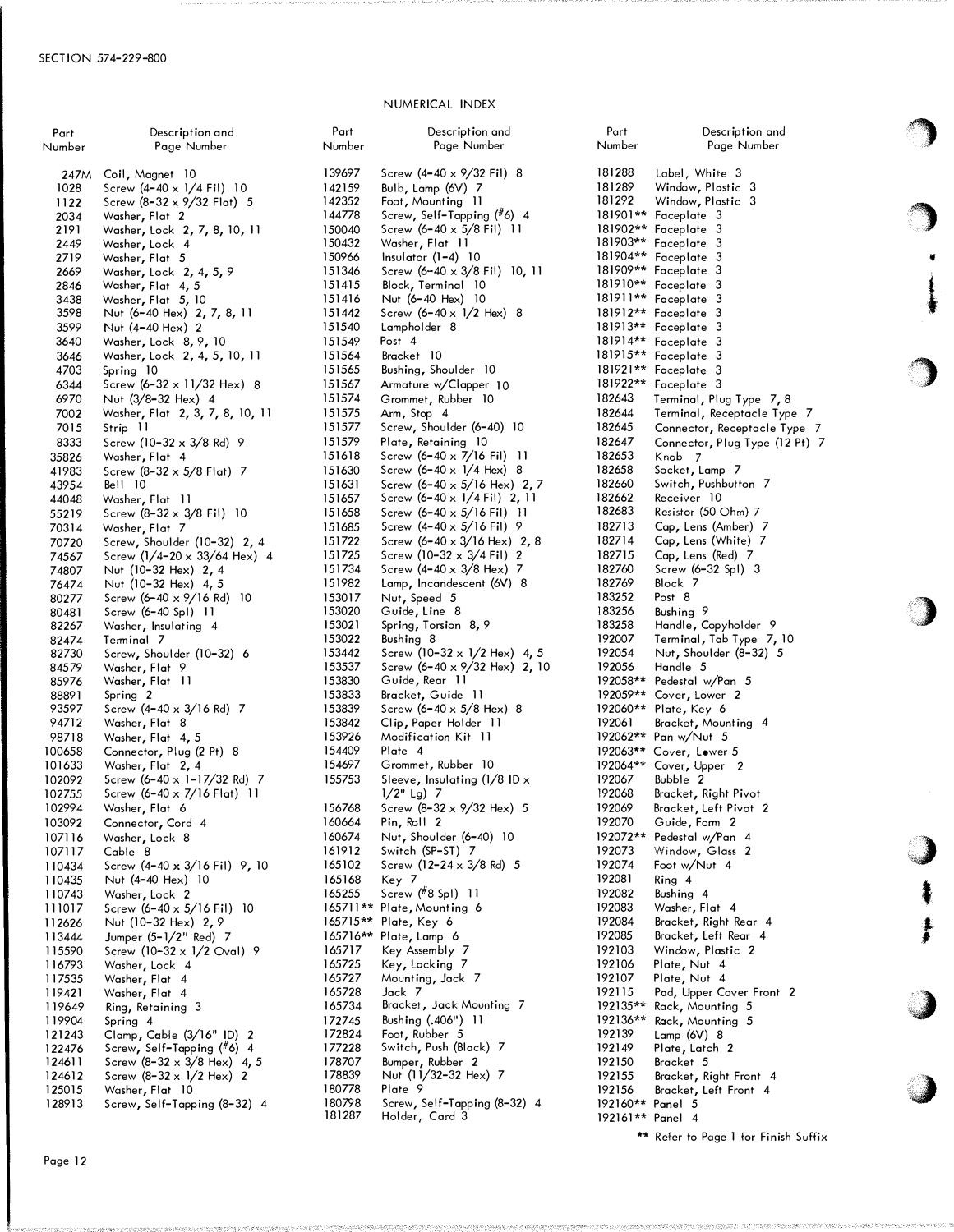#### NUMERICAL INDEX (Continued)

| Part             | Description and               | Part             | Description and                    |  |
|------------------|-------------------------------|------------------|------------------------------------|--|
| Number           | Page Number                   | Number           | Page Number                        |  |
| 192164           | Frame 4                       | 194778           | Grille, Speaker 10                 |  |
| 192166           | Bushing 4                     | 194819           | Clip, Spring 3                     |  |
|                  |                               | 194822           | Holder, Directory 11               |  |
| 192178** Plate 6 |                               | 194823           | Plate, Nut 2                       |  |
| 192179           | Bracket, Mounting 4           | 194902           | Bracket, Stop 4                    |  |
| 192190           | Guide Assembly, Line 8        | 194904           | Hinge $w/P$ in 2                   |  |
| 192191           | Knob 8                        | 194905           | Bracket, Hinge 4                   |  |
| 192192           | Bushing 8                     | 194911           | Washer, Lock 4                     |  |
| 192193           | Shaft 8                       | 194912           | Screw, Shoulder (10-32) 4          |  |
| 192205           | Bracket Assembly, Lamp 8      | 194913           | Nut, Acorn (10-32) 4               |  |
| 192212           | Bracket, Lamp 8               | 194919           | Bracket, Latch 4, 11               |  |
| 192215           | Cable Assembly 8              | 194920           | Latch, Lower Cover 4               |  |
| 192249**         | Shelf, Paper Box 11           | 194921           | Pin, Stop 4                        |  |
| 192256           | Hinge, Left 2                 | 194966           | Latch, Dome (Right) 2              |  |
|                  | 192259** Shelf, Paper 11      |                  | 194969** Copyholder 9              |  |
|                  | 192260** Modification Kit 11  | 194970**         | Tray 9                             |  |
|                  | 192261** Bracket, Backstop 11 | 194974           | Bracket, Stop 5                    |  |
|                  | 192262** Plate, Deflector 11  | 194980           | Latch, Dome (Left) 2               |  |
| 192263           | Holder, Handset 10            | 194981           | Shaft, Line Guide 9                |  |
|                  | 192264** Plate, Mounting 11   | 194983           | Retainer <sub>2</sub>              |  |
| 192267           | Button <sub>2</sub>           | 194984           | Screw $(^#6 \times 1 - 1/2$ Spl) 4 |  |
| 192270           | Bracket 4                     | 194985           | Clamp 2                            |  |
| 192271           | Plate, Nut 4                  | 194987           | Screw $(8-32 \times 3/8$ Hex) 4    |  |
| 192273           | Nut, Speed 4                  | 194988           | Screw (10-32 Spl) 2                |  |
| 192274           | Screw $(8-32$ SpI) 4          | 195209           | Modification Kit 10                |  |
| 192276           | Hinge, Right 2                | 195230           | Strip, Lamp 7                      |  |
| 192278           | Arm, Right Counterbalance 2   | 195629           | Plate 2                            |  |
| 192279           | Arm, Left Caunterbalance 2    |                  |                                    |  |
| 192281           | Bracket 4                     | 195839**         | Bracket, Backstop 11               |  |
| 192286           | Nut, Speed 2, 8               | 195861           | Extension, Foot 11                 |  |
| 192287           | Fastener, Pushbutton 4        | 195872           | Label 2                            |  |
| 192288           | Nut, Speed (#14) 5            | 195937** Plate 6 |                                    |  |
| 192289           | Screw $(1/4 - 14$ Spl) 5      | 197028           | Terminal 4                         |  |
| 192291           | Pad, Base 4                   |                  | 197030** Plate w/Studs 6           |  |
| 192293           | Pad, Lower Cover Side 2, 5    | 197080** Plate 6 |                                    |  |
| 192296           | Pad, Upper Cover Side 2       | 197081           | Switch (3 Positions) 7             |  |
| 193425** Plate 6 |                               | 197082           | Bracket, Switch 7                  |  |
|                  |                               | 198510**         | Plate w/Studs 6                    |  |
| 193431           | Key Assembly 7                | 198654           | Bracket, Locating 3                |  |
| 193451           | Bell Assembly, Signal 10      | 199251           | Plate, Name 2                      |  |
| 193452           | Cable w/Terminals 10          | 199252           | Plate, Name 5                      |  |
| 193478           | Speaker 10                    | 199254           | Plate, Name 2                      |  |
| 193480           | Speaker 10                    | 199255           | Plate, Name 5                      |  |
| 194775           | Spacer (.050") 10             | 199257           | Plate, Name 2                      |  |
| 194776           | Screw (6-32 Spl) 4, 10        | 199258           | Plate, Name 5                      |  |
| 194777           | Bracket, Switch 7             | 199260           | Plate, Name 2                      |  |
|                  |                               |                  |                                    |  |

十五 一九

ĭ

Part Number 199261 199273 199274 199308 199309 199318 199321 199323 199324 199335 199336 199337 199346 199348 199354 199356\*\* Plate, Lamp 6 199362 199470 301664 305058 305420\*\* 305425\*\* Plote, Lamp 6 305725 306670 306671 306672 306673 306674 306675 306676 306677 306678 306679 306680 306681 306682 306683 306684 306685 306731 307226\*\* C opyholder 9 307228\*\* Modification Kit 9 308435 Bracket, Mounting 4 Description and Page Number Plate, Name 5 Plate, Name 2 Plate, Name 5 Guide 2 Stud 3 Clamp 8 Bracket 8 Cable Assembly 8 Cover, Lamp 8 Shaft 8 Guide, Line 9 Retainer 4 Bracket Assembly, Lamp 8 Cable Assembly 8 Bracket Assembly, Lamp 8 Post, Pivot 4, 5 Plate, Nut 9 Plate, Cover 4 Guide, 9-1/2" Form 2 Plate, Lamp 6 Spring, Stop 4 Guide, 3-5/8" Form 2 Guide, 4" Form 2 Guide, 4-1/4" or 4-5/16" Form 2 Guide, 4-1/2" Form 2 Guide, 5" Form 2 Guide, 5-1/2" Form 2 Guide, 5-3/4" Form 2 Guide, 6" Form 2 Guide, 6-1/4" Form 2 Guide, 6-3/8" Form 2 Guide, 6-1/2" Form <sup>2</sup> Guide, 7" Form 2 Guide, 7-1/2" Form 2 Guide, 8" Form 2 Guide, 8-1/2" Form <sup>2</sup> Guide, 9" Form 2 Gasket 2

> \*\* Refer to Page 1 for Finish Suffix